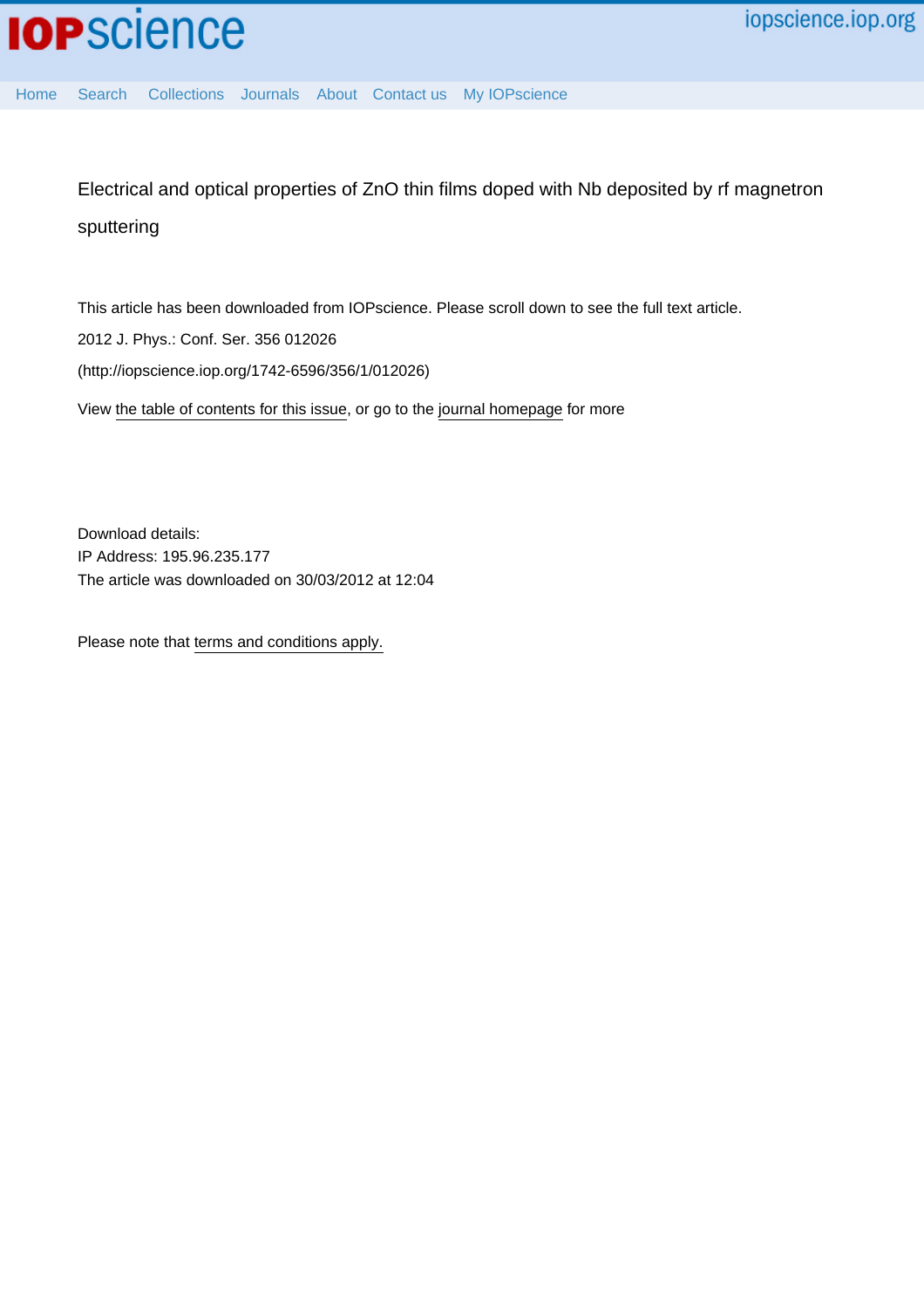# **Electrical and optical properties of ZnO thin films doped with Nb deposited by rf magnetron sputtering**

# **K Lovchinov[1](#page-1-0) , O Angelov and D Dimova-Malinovska**

Central Laboratory of Solar Energy and New Energy Sources, Bulgarian Academy of Sciences, 72, Tzarigradsko Chaussee, 1784 Sofia, Bulgaria

E-mail: [lov4@abv.bg](mailto:lov4@abv.bg) 

**Abstract.** The optical and electrical properties are investigated of Nb doped ZnO (ZnO:Nb) thin films deposited by r.f. magnetron co-sputtering on glass substrates at different temperatures,  $T_s$ , between 50 °C and 500 °C. The optical transmittance and reflectance spectra are measured and used to determine the optical band gap. The values of the optical band gap are in the range 3.29- 3.44 eV and are typical for  $ZnO$  thin films. The films have about 90 % transparency, while their resistivity increases in the range of  $2.2 \times 10^{-3} \Omega$  cm -  $6.4 \times 10^{-2} \Omega$  cm as *Ts* is raised. The results demonstrate the potential of using Nb-doped ZnO films as a transparent conductive oxide in thin films solar cells and various optoelectronic devices.

## **1. Introduction**

The thin film technologies and ZnO have been studied for the development of new electronic thin film devices [1], magnetic memories [2], transparent conductive oxides (TCO) for applications in thin film solar cells [3] etc. ZnO thin films doped with transition elements provide a variety of applications in gas sensors [4], diluted magnetic semiconductors (DMS) [5], etc. Studying the properties of doped ZnO with different metal (Al, V, Ga, Nb, Tb, etc.) [6-9] has led to the attractive idea of developing a new kind of highly conductive transparent thin films.

In this paper, a study is reported of the influence of varying the substrate temperature (50  $^{\circ}$ C – 500  $^{\circ}$ C) on the optical and electrical properties of Nbdoped ZnO thin films (ZnO:Nb) deposited by magnetron r.f. sputtering in Ar atmosphere.

## **2. Experimental**

1

The ZnO thin films doped with Nb (ZnO:Nb) were prepared by r.f. magnetron co-sputtering of a ZnO target with pieces of Nb plates with area of  $80 \text{ mm}^2$  in the maximum erosion zone on its surface in Ar atmosphere at pressure of 0.5 Pa and r.f. power of 160 W using ALCATEL-DION 420 equipment. The films were deposited on glass substrates at different temperatures,  $T_s$ , in the range 50 °C – 500 °C. The thickness of the layers was between 700 and 950 nm, as measured by a Talystep Hobson profilometer.

Transmittance and reflectance spectra were obtaind by a Shimadzu UV.3600 spectrophotometer in the range of 320 - 1800 nm. The resistivity of the films was measured by the four-point probe method using a VEECO instrument.

<span id="page-1-0"></span><sup>&</sup>lt;sup>1</sup> To whom any correspondence should be addressed.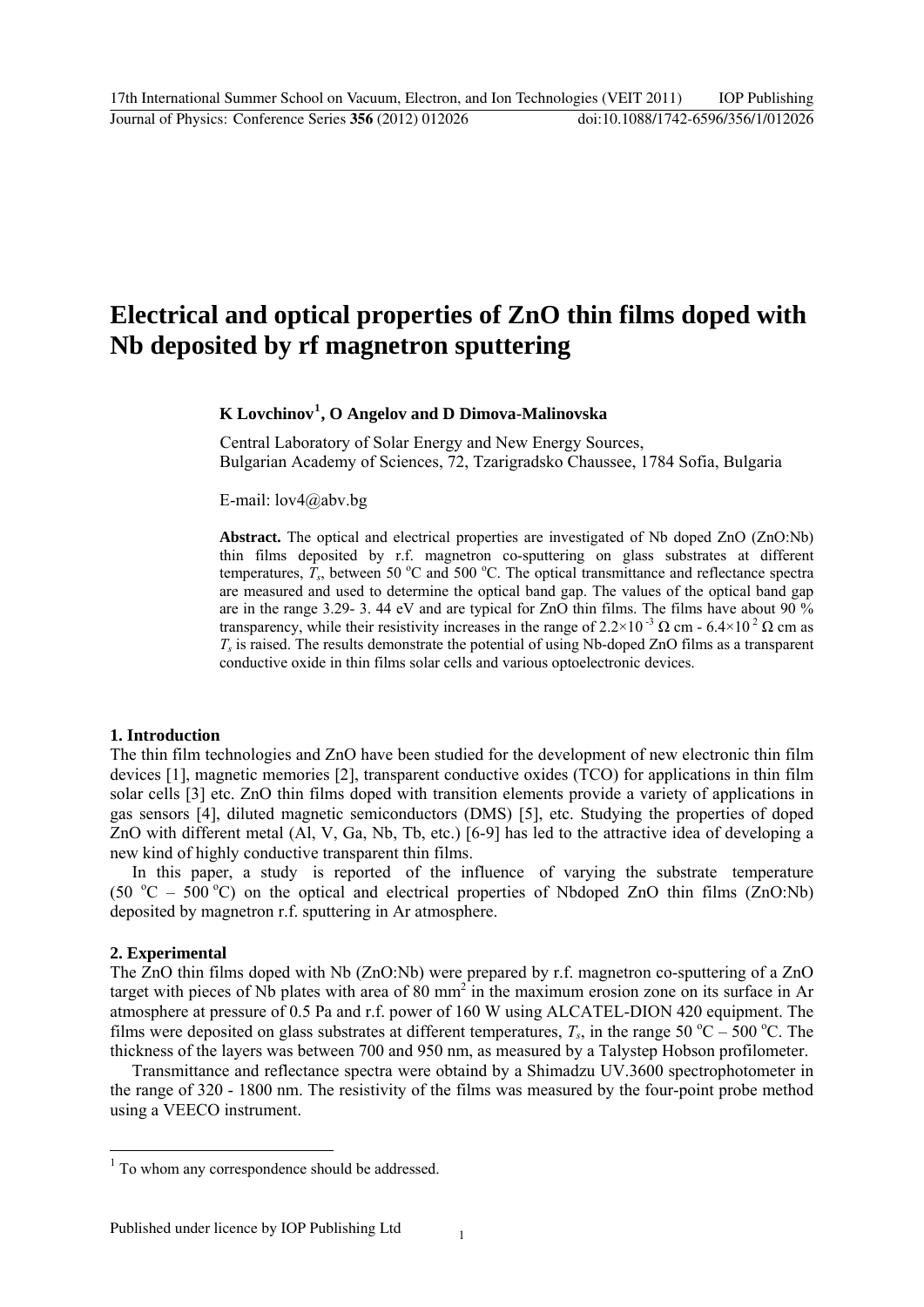#### **3. Results and discussion**

The values of the resistivity,  $\rho$ , of ZnO:Nb films are in the range  $2.2 \times 10^{-3} \Omega$  cm –  $6.4 \times 10^{2} \Omega$  cm (table 1) and are close to the ones reported in [10]. The values of  $\rho$  increase with  $T_s$ , particularly for  $T_s$  > 350 °C (figure 1). This is probably due to the changes in the stoichiometry of the films deposited at higher temperatures, as reported in [10]. At higher  $T_s$ , the deposition conditions favor a higher rate of reflection of ZnO atoms arriving at the substrate during the sputtering process from the substrate, thus increasing the concentration of O atoms in the lattice of ZnO films deposited (respectively decreasing the O vacancies). This results in an increased ZnO films resitivity of, as Zn in the ZnO lattice is a donor.



**Figure 1.** Dependence of ZnO:Nb films resistivity on the substrate temperature.

**Figure 2.** Transmittance of ZnO:Nb films with different resistivity.

Transmittance spectra of the ZnO:Nb thin films are presented in figure 2. The spectra are corrected for the transmittance of the glass substrate. All spectra demonstrate transmittance value about 90% in the range 550 – 1000 nm. In the IR region beyond 1200 nm, the transmission of the films with resistivity  $\leq 4.1 \times 10^{-3}$  Q.cm decreases due to the absorption of by free carriers (plasma resonance).

The values of *n* are calculated from the transmittance [11] in the range  $500 - 1200$  nm and are given in table 1. The value of *n* is about 1.99 and decreases slightly as  $T_s$  increases. This could be related to the oxidation of interstitial Zn in the films or to the decreasing concentration of O vacancies at higher  $T_s$ , which results in a decrease in the free carrier concentration. It is probable that the effect of any possible increase in the mobility,  $\mu$ , upon  $\rho$  is less pronounced than the changes in the film stoichiometry [12].

The dependences of the absorption coefficient, *α*, on the energy, *hν*, for the ZnO:Nb films are presented in figure 3. The absorption coefficient was calculated as in [9].

The value of the energy band gap,  $E_g$ , the Urbach energy,  $E_0$ , and the coefficient  $B^2$  (table 1) are calculated for direct inter-band electron transitions as described in [8, 13, 14]. The spectral dependence of *α* exhibits two regions: a power law at high photon energies and an exponential one at lower energies. The formula for direct allowed transitions can be used to obtain the optical gap, *Eg,*:

$$
\alpha(hv) = B[(hv - E_g)^{1/2}/hv]. \qquad (1)
$$

In the lower energy range  $(hv \le E_g)$ , where  $\alpha$  varies exponentially with the photon energy, the spectral dependence of the absorption edge follows the Urbach formula [10, 15, 16]:

$$
\alpha(hv) = \alpha_0 \exp[(hv - E_l)/E_0], \qquad (2)
$$

where  $\alpha_0$  is the Urbach absorption at the edge  $(E_l$  where  $E_l \le E_e$ ), and  $E_0$  is the Urbach energy.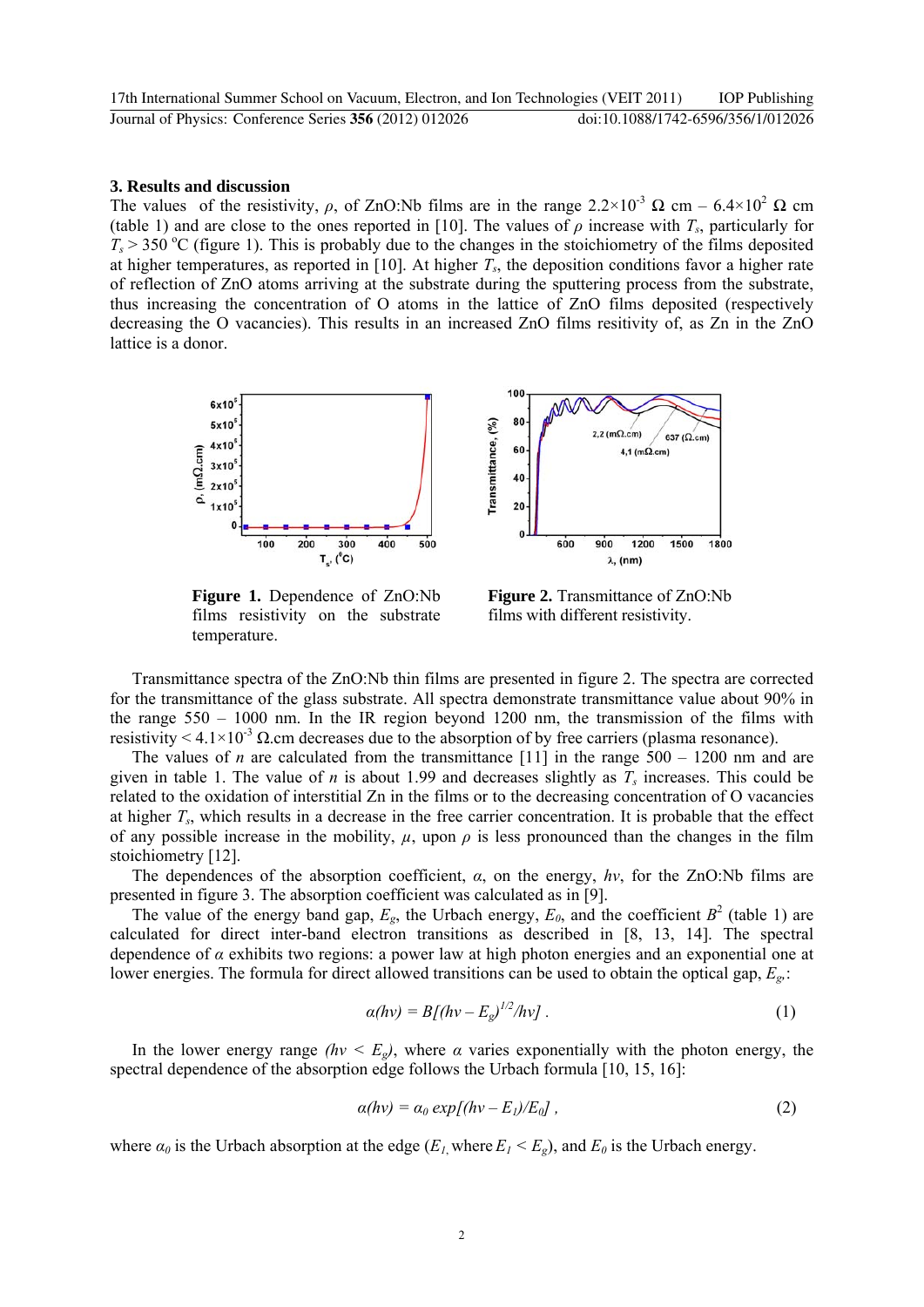**Table 1.** The values of the optical band gap,  $E_g$ , Urbach tail,  $E_0$ , the coefficient *B* (values of  $B^2$  are given), refractive index, *n*, the thickness and the resistivity, *ρ*, of ZnO:Nb films deposited at different substrate temperature *Ts*.

| sample      | $T_{s}$                   | Thickness, | $E_{g}$   | $E_0$ | $B^2$       | $n$ , refractive | $\rho$ ,       |
|-------------|---------------------------|------------|-----------|-------|-------------|------------------|----------------|
|             | $^{\mathrm{o}}\mathrm{C}$ | (nm)       | $\rm(eV)$ | (meV) | $(cm^2.eV)$ | index            | $(m\Omega.cm)$ |
| D262 ZnO:Nb | 50                        | 860        | 3.42      | 77    | 8.42E11     | 1.99             | 2.2            |
| D263 ZnO:Nb | 100                       | 950        | 3.44      | 76    | 7.79E11     | 1.97             | 2.5            |
| D264 ZnO:Nb | 150                       | 760        | 3.43      | 77    | 9.84E11     | 2.00             | 3.95           |
| D265 ZnO:Nb | 200                       | 710        | 337       | 72    | 1.15E12     | 1.96             | 4.1            |
| D337 ZnO:Nb | 250                       | 810        | 3.37      | 71    | 1.14E12     | 1.95             | 4.2            |
| D268 ZnO:Nb | 300                       | 750        | 3.38      | 69    | 1.22E12     | 1.99             | 4.9            |
| D269 ZnO:Nb | 350                       | 850        | 3.38      | 69    | 1.25E12     | 1.99             | 3.5            |
| D270 ZnO:Nb | 400                       | 750        | 3.34      | 67    | 1.32E12     | 1.95             | 13.5           |
| D338 ZnO:Nb | 450                       | 860        | 3.32      | 62    | 1.44E12     | 1.94             | 15             |
| D271 ZnO:Nb | 500                       | 770        | 3.29      | 59    | 1.52E12     | 1.93             | $6.37x10^5$    |

 The spectral dependence of the absorption coefficient of ZnO:Nb films is shown in figure 4. The values obtained of the band gap are in the range 3.29 – 3.44 eV and are typical for ZnO. The value of the band gap decreases as  $T_s$  increased, as seen in figure 4. The blue shift is observed for the films with lower resistivity which is attributed to the Burstein–Moss effect [17].



**Figure 3.** Dependence of  $(ahv)^2$  on  $hv$ . The inset shows the plot of ln*α* vs. *hν*.



**Figure 5.** Dependence of the coefficient  $B^2$ on the substrate temperature.



**Figure 4.** Dependence of the optical band gap on the *Ts*.



**Figure 6.** Dependence of the Urbach energy  $E_0$  on the substrate temperature.